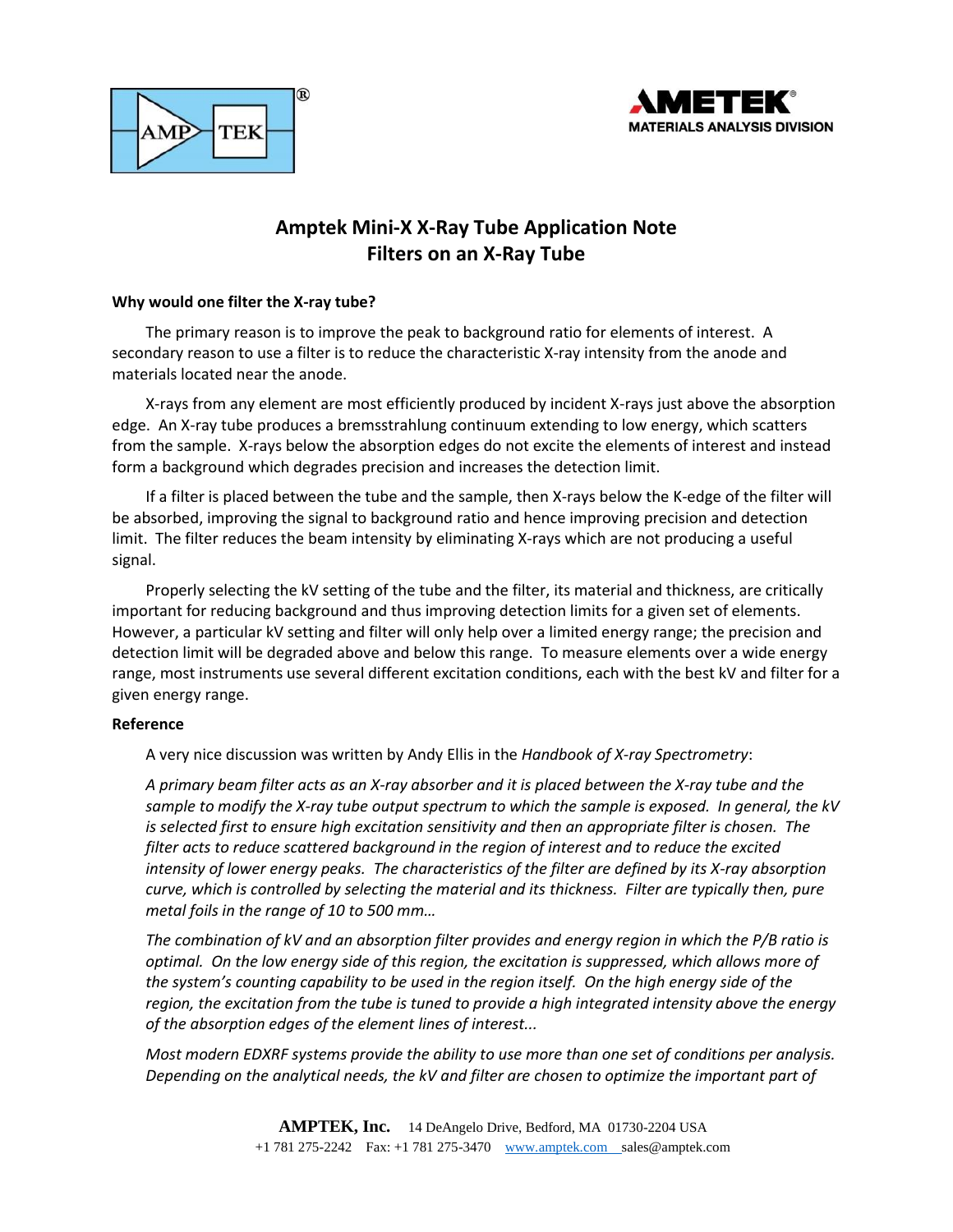*the spectrum and the data from spectra at each of these conditions are consolidated to provide the best P/B values.*

A. Ellis, *Energy dispersive X-ray fluorescence analysis using X-ray tube excitation*, Chap 3 of the *Handbook of X-ray Spectrometry*, 2<sup>nd</sup> edition, Ed. R. van Grieken, A. Markowicz, Marcel Dekker, Inc, pp 204-207, 2002

## **Example 1**

The plots below shows the spectrum measured in Amptek's Experimenter's Kit with an X123- FastSDD and an Ag anode Mini-X X-ray tube. The sample is a block of high density polythelyne (HDPE), a nearly pure polymer which therefore should produce no characteristic X-rays and which efficiently backscatters the X-rays.

The black trace shows a spectrum with no filter at all. Notice that the continuum extends to low energies (the lowest energies are being filtered by the air in the enclosure). Notice the clear presence of the Ag L lines, which we expect from the anode, but also the presence of Ni, Cu, and other lines. These are produced by materials used in the tube construction. They will cause spectral interference: if one were to measure a sample with trace amounts of Cu, accuracy would be limited.

The blue and red traces show spectra measured with a 40 mil Al filter and a sandwich of 1 mil W and 40 mil Al, respectively. Note that the spectral interference is cleared up. Note also that the background is significantly reduce below 15 and 20 keV, respectively. These filter should give more precise measurements for characteristic lines of 5-10 and 10-15 keV, respectively. The total intensity is obviously much lower for the red trace but the tube is operated nowhere near full power; by increasing beam current, the system is producing more X-rays that are actually exciting elements of interest.

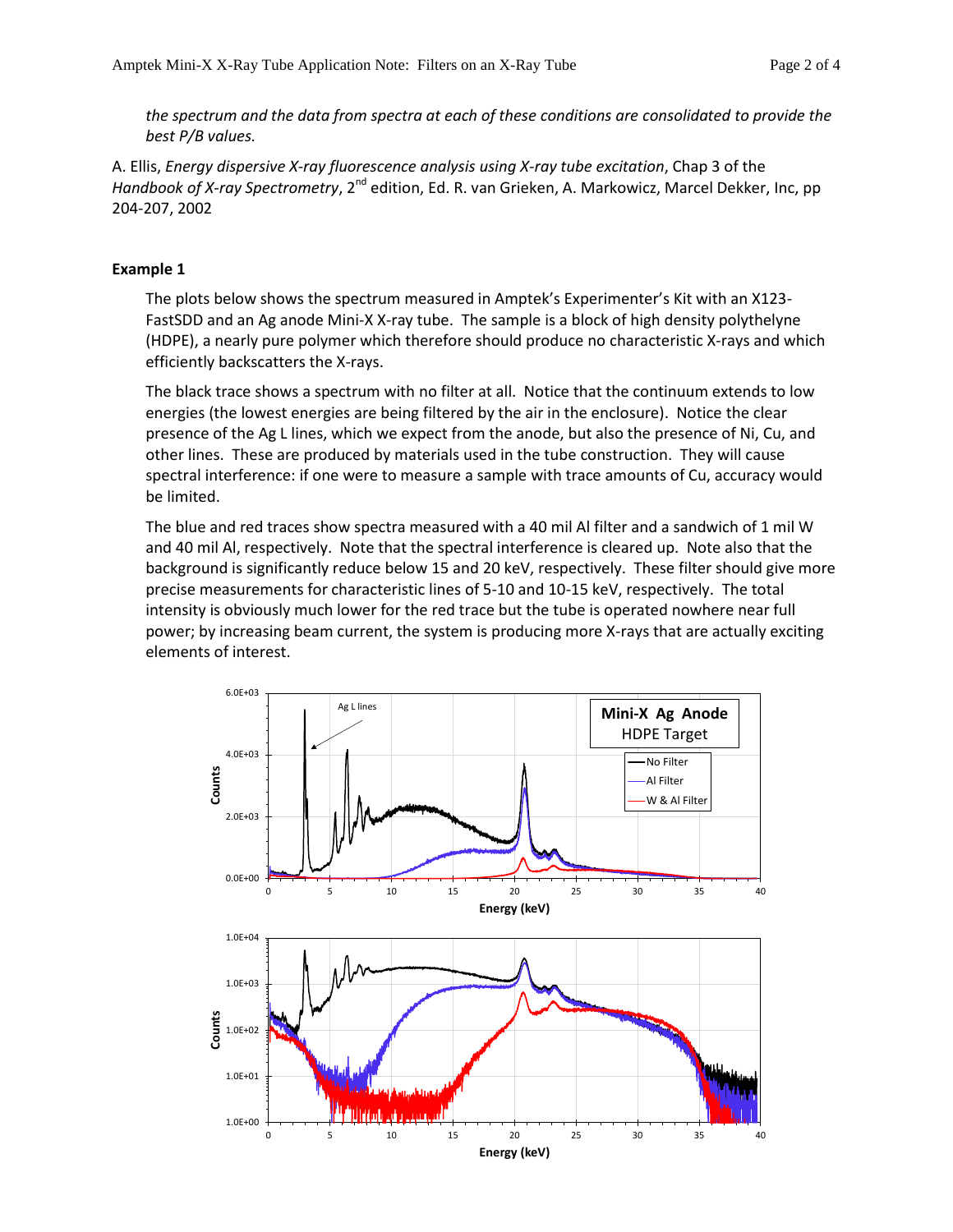### **Example 2**

The plots below show spectra measured with different filters using an XRF drift monitor, Fluxana SP1. The sample contains 28% CaO and approximately 3% each  $V_2O_5$ , Fe<sub>2</sub>O<sub>3</sub>, As<sub>2</sub>O<sub>3</sub>, and MoO<sub>3</sub>. All the spectra were measured at 40 kV excitation. Data were taken with no filter (black), a 10 mil Al filter (blue), a 40 mil Al filter (green), and a two layer filter with 1 mil W and 40 mil Al (red). The beam current was adjusted to keep 10% dead time in all cases.

The As  $K_{\alpha}$  line illustrates the issues. In going from no filter to a 10 mil filter, at fixed dead time, the photopeak intensity increases by about 25% while the background intensity decreases by a factor of two. The 40 mil Al filter has about the same photopeak intensity with the background decreased by a further factor of three. The thickest filter reduces background but also photopeak intensity. The 40 mil Al filter provides the optimum peak to background for As, in this sample.



For Ca and V, the situation is quite different. Although the background intensity is reduced with the filter, so is the photopeak intensity. Even 10 mil of Al is too much filtering for these elements. For Mo, the heaviest filter is the best. There is a small Zr peak visible in the spectrum, presumably a contaminant in the glass; it is clearly visible with the heaviest filter but not seen in the unfiltered spectrum.